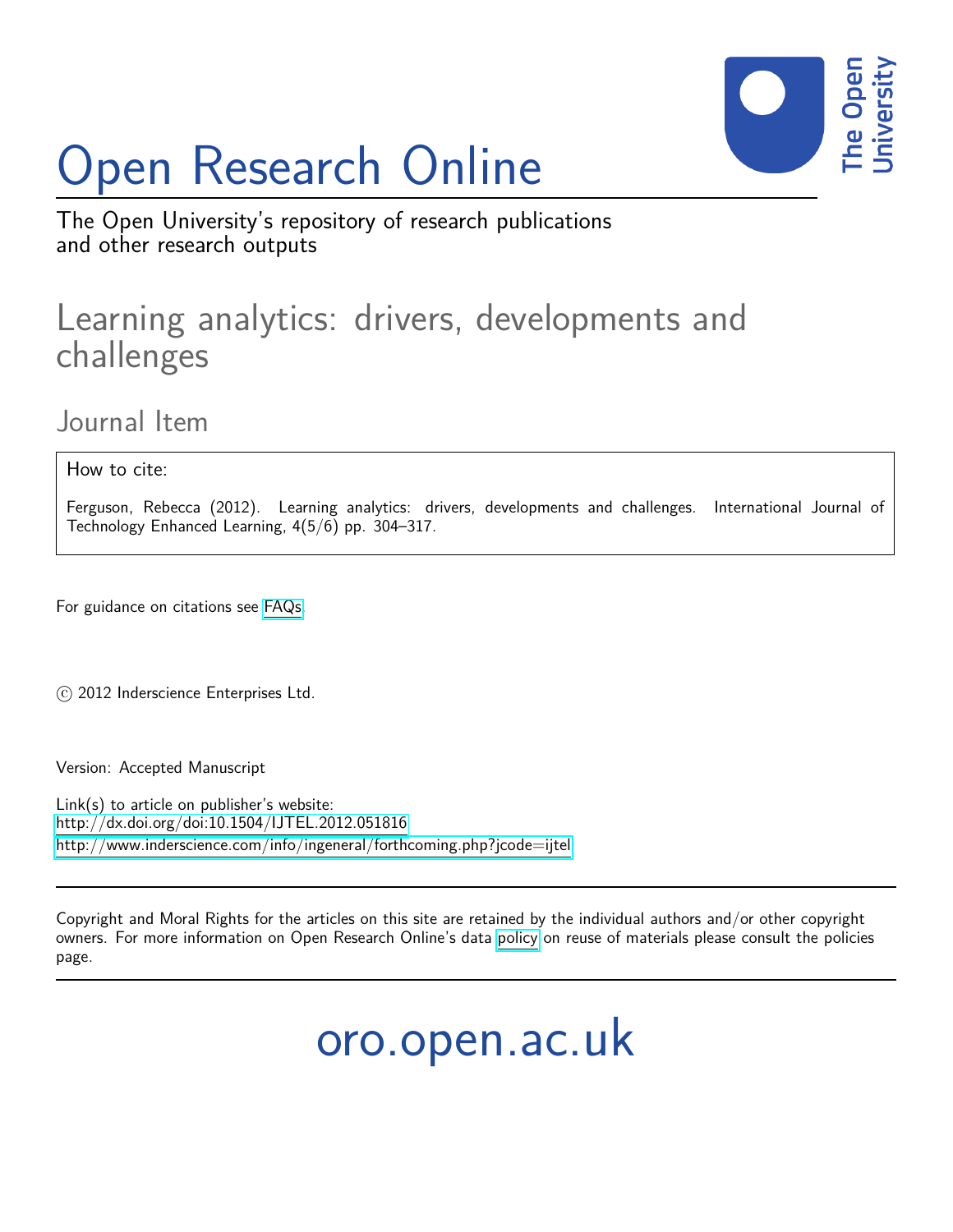# Rebecca Ferguson

Institute of Educational Technology, The Open University, Walton Hall, Milton Keynes, UK Email: rebecca.ferguson@open.ac.uk

**Abstract:** Learning analytics is a significant area of technology-enhanced learning that has emerged during the last decade. This review of the field begins with an examination of the technological, educational and political factors that have driven the development of analytics in educational settings. It goes on to chart the emergence of learning analytics, including their origins in the 20th century, the development of data-driven analytics, the rise of learningfocused perspectives and the influence of national economic concerns. It next focuses on the relationships between learning analytics, educational data mining and academic analytics. Finally, it examines developing areas of learning analytics research, and identifies a series of future challenges.

**Keywords:** academic analytics; action analytics; educational data mining; learning analytics; social learning analytics.

**Reference** to this paper should be made as follows: Ferguson, R. (201x) 'Learning analytics: drivers, developments and challenges', *Int. J. Technology Enhanced Learning*, Vol. x. No. x, pp.xxx–xxx.

**Biographical notes:** Rebecca Ferguson is a full-time Research Fellow in the UK Open University's Institute of Educational Technology, where her work is focused on how people learn together online. She works as a research lead on the *SocialLearn* team, developing and researching initiatives to improve pedagogical understanding of learning in online settings and to design analytics to support the assessment of learning in these settings.

# **1 Introduction**

Learning analytics is a fast-growing area of Technology-Enhanced Learning (TEL) research. It has strong roots in a variety of fields, particularly business intelligence, web analytics, educational data mining and recommender systems. Its strong connections to these fields have meant that researchers and practitioners have approached it from a range of perspectives and must now work together to identify not only the goals that can be achieved using learning analytics but also what must be done in order to attain these goals. This paper and its companion piece, which sets out a reference model for learning analytics (Chatti et al., this issue) are original because they provide reviews of the development of learning analytics, which have been lacking until now, they examine the context within which further work will take place and they identify the challenges that lie ahead.

Copyright © 200X Inderscience Enterprises Ltd.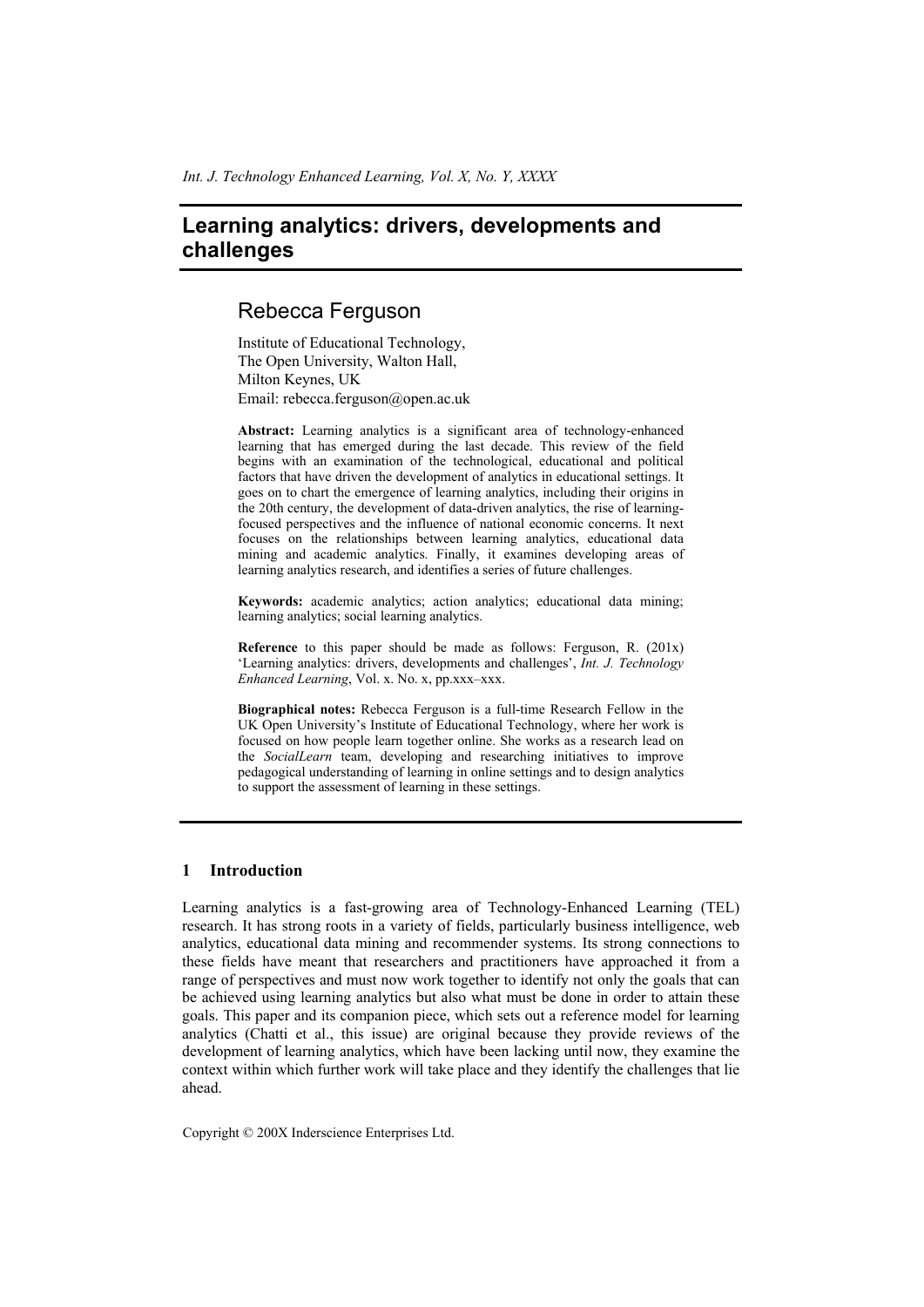This paper has three aims:

- 1 to identify the drivers behind learning analytics, and its key points of reference;
- 2 to account for the emergence of the field of learning analytics over the past decade and for its divergence from other fields, particularly academic analytics and Educational Data Mining (EDM);
- 3 to make a significant contribution to future research by using these findings to identify the challenges that learning analytics must now address.

The development of the field is presented here in a broadly chronological structure, demonstrating the increasingly rapid pattern of development as new drivers emerge, new fields are appropriated and new tools developed. Tracing the development of learning analytics over time highlights a gradual shift away from a technological focus towards an educational focus; the introduction of tools, initiatives and methods that are significant in the field today; and the issues that have not yet been addressed.

This paper employs the definition of learning analytics set out in the call for papers of the first international Conference on Learning Analytics and Knowledge (LAK 2011) and adopted by the Society for Learning Analytics Research (SoLAR):

Learning analytics is the measurement, collection, analysis and reporting of data about learners and their contexts, for purposes of understanding and optimising learning and the environments in which it occurs.

As it stands, this definition could be taken to cover the majority of educational research, but it is typically coupled with two assumptions: that learning analytics make use of preexisting, machine-readable data, and that its techniques can be used to handle 'big data', large sets of data that would not be practicable to deal with manually.

As this is a newly defined field, papers relating to learning analytics draw on a diverse range of literature from fields including education, technology and the social sciences. In order to identify key points of reference, this paper focuses on the most cited papers and authors in this area. These were derived from submissions to the second international Conference on Learning Analytics and Knowledge (LAK 2012). This conference, organised by SoLAR, was the largest gathering of learning analytics specialists to date; it brought together 210 participants in Vancouver and many others submitted or co-authored papers. It therefore provided the most comprehensive overview to date of work in the field. As a member of the programme committee, the author had access to over 70 papers submitted to the conference. The bibliographies from these papers were collated, which produced a list of 1337 references. Publications that received four or more references (these 12 papers appear in bold in the bibliography) and all authors who were referenced five or more times (the names of these 20 authors appear in bold in the bibliography, and in bold italics when they authored one of the 12 papers with four or more references) were taken to be key reference points for the field, and it is those works and authors that form the backbone of this review, with references to other material employed to explain and contextualise their contribution.

There are limitations to this approach. These papers were all written in English, and their authors had access to sufficient money to attend conferences. This study therefore under-represents the learning analytics work carried out by non-English speakers and those from poorer countries. The focus on learning analytics sets aside related work in educational data mining, but this is covered elsewhere in this issue (see Chatti et al.). The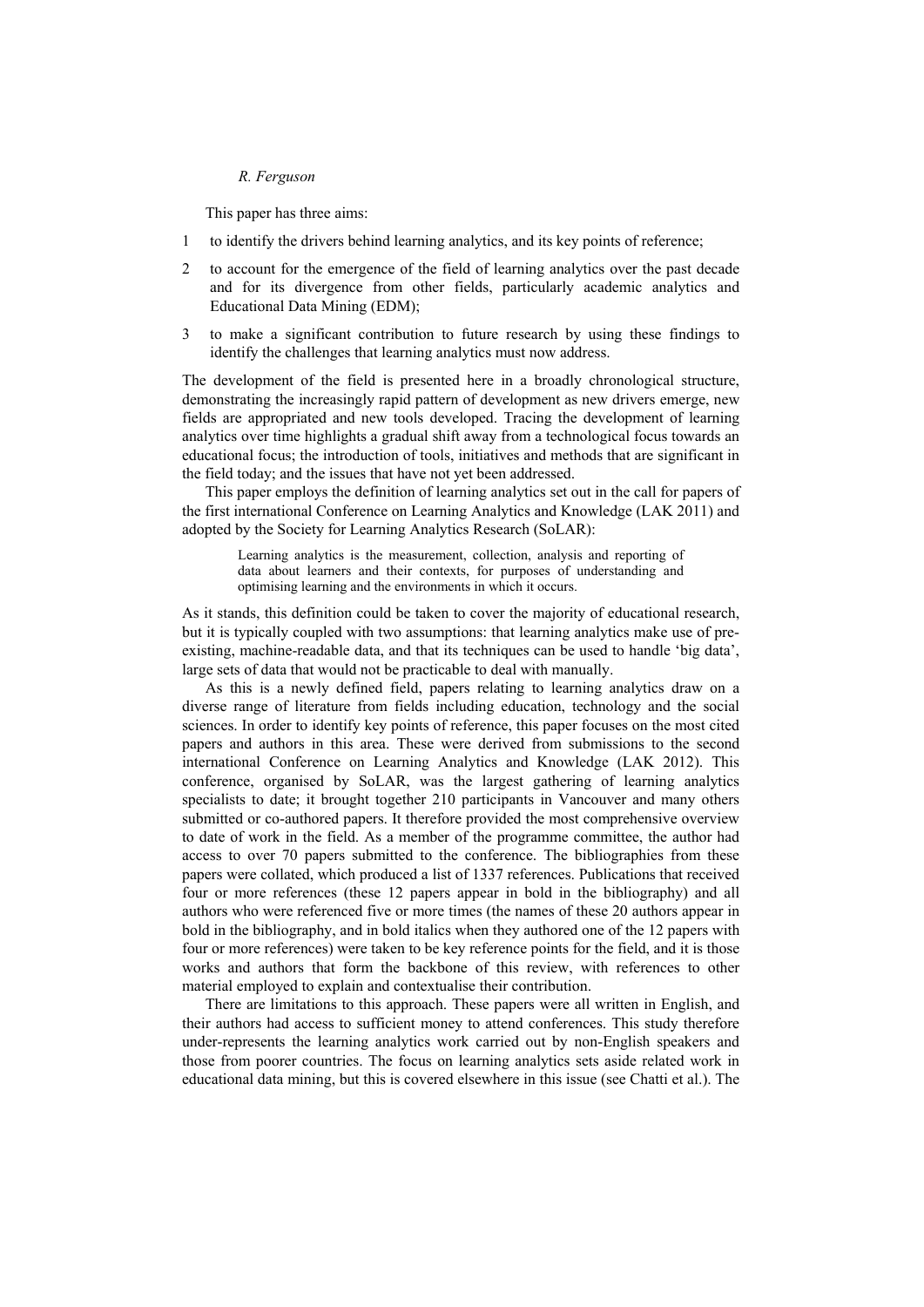method took into account all references and thus includes 'grey literature' – including technical reports, Horizon Reports and some Educause material – that has not been subjected to peer review. Where possible, these have been supplemented by subsequent, peer-reviewed versions of the same material. The choice of dataset means that even the most significant papers presented at the LAK12 conference are not cited here, as none have had time to establish themselves as key reference points.

Section 2 addresses the first aim of this paper by identifying the technological, pedagogical and political/economic drivers that have motivated the emergence and development of learning analytics and related fields. The following sections address the paper's second aim and account for the emergence of the field of learning analytics in terms of these drivers, using a broadly chronological framework to chart the shift from data-driven analytics (Sections 3 and 4) towards learner-focused analytics (Section 5), influenced by political and economic concerns (Section 6). As education's interest in big data expands (Section 7), learning analytics is established as its own field (Section 8). The final section draws on those that precede it in order to meet the paper's third aim, identifying challenges that must be addressed in future.

#### **2 Factors driving the development of learning analytics**

# *2.1 Big data*

Society is faced with the growing challenge posed by 'big data', 'datasets whose size is beyond the ability of typical database software tools to capture, store, manage and analyse' (Manyika et al., 2011, p.1). Businesses employ analytics to extract value from such datasets, using them to drive recommendation engines, identify patterns of behaviour and develop advertising campaigns. The widespread introduction of virtual learning environments (VLEs) – also known as learning management systems (LMSs) – such as *Blackboard* and *Moodle* has meant that educational institutions deal with increasingly large sets of data. Each day, their systems amass ever-increasing amounts of interaction data, personal data, systems information and academic information (Mazza and Milani, 2004; Romero et al., 2008). Although student-tracking capabilities are typically included as generic software features, the depth of extraction and aggregation, reporting and visualisation functionality of these built-in analytics has often been basic or non-existent (Dawson, 2009)*.* In addition, significant amounts of learner activity take place externally, and so records are distributed across a variety of different sites with different standards, owners and levels of access. The first driver, then, is a technical challenge: *How can we extract value from these big sets of learning-related data?*

#### *2.2 Online learning*

The rise of big data in education mirrors the increase in take-up of online learning. Learning online offers many benefits, but it is also associated with problems. Students may feel isolated due to lack of contact with teachers or peers; they may become disorientated in the online space, experience technical problems or lose their motivation (Mazza and Dimitrova, 2004). At the same time, teachers lack the visual cues that can signal when students are not sufficiently challenged, when they are bored, confused, overwhelmed or simply absent. They may also struggle to interpret and evaluate the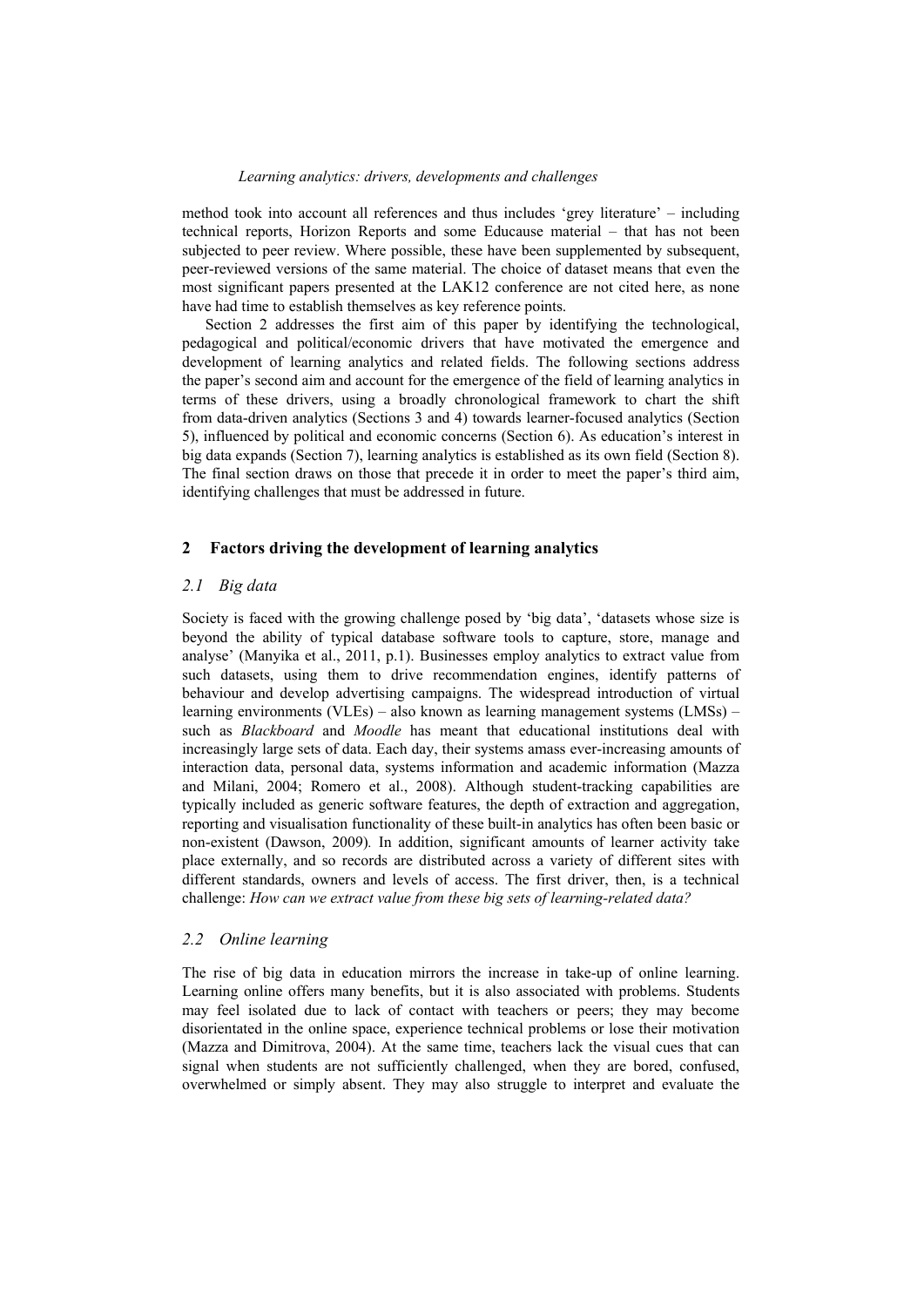learning and quality of participation of individuals when this is buried within hundreds of student contributions to discussions that have lasted several weeks (Dringus and Ellis, 2005). The second driver is therefore an educational challenge: *How can we optimise opportunities for online learning?*

#### *2.3 Political concerns*

There is increasing demand for educational institutions to measure, demonstrate and improve performance. This demand is evident in many countries (Campbell et al., 2007; EU Expert Group, 2010). In the context of analytics, it has been most clearly articulated within the USA, where the government aims to increase the overall educational attainment of the population and has been prepared to invest billions of dollars in order to achieve this (Norris et al., 2008). The third driver is therefore a political/economic challenge: *How can we optimise learning and educational results at national or international levels?* 

#### *2.4 Who benefits?*

These three drivers draw attention to three different interest groups: governments, educational institutions and teachers/learners. Although the interests of all three groups overlap, they require analytics work on different scales and at different granularities. The choice of target audience therefore affects how researchers conceptualise problems, capture data, report findings, act on their findings and refine their models. As the following sections show, the field of analytics changes and develops as the balance between these three drivers and three interest groups shifts.

# **3 Origins in the twentieth century**

Before the widespread emergence of online learning or big data, educational institutions were already involved in institutional research and evaluation. In 1979, the Survey Research Department of The Open University in the UK could reflect on ten years monitoring the progress of their many thousands of distance students, course by course, at several stages in the academic year (McIntosh, 1979). Even at this early date, McIntosh wrote of a 'data explosion', with the richness and profusion of available data acting as a barrier to its use.

Research was not confined to individual institutions; when Tinto published his studies of factors affecting student persistence, he was able to draw on a wide-ranging database of studies gathered over 20 years and covering a variety of institutional settings and types of students (Tinto, 1997). His synthesis of work on persistence, and his emphasis on the importance of academic and social integration, proved influential as institutions looked to analytics to address the problem of rates of student drop out.

At the time, online learning and interaction were in their infancy, with only limited institutional take-up of communication systems such as *FirstClass* and VLEs such as *TopClass* and *WebCT*. Early pioneers had found that communities could exist on the net (Rheingold, 1993), but it was only slowly becoming clear that collaborative learning could take place online (Dillenbourg, 1999). Understanding of how learning took place online was not yet sufficiently advanced to prompt the development of pedagogically inspired, learner-driven analytics.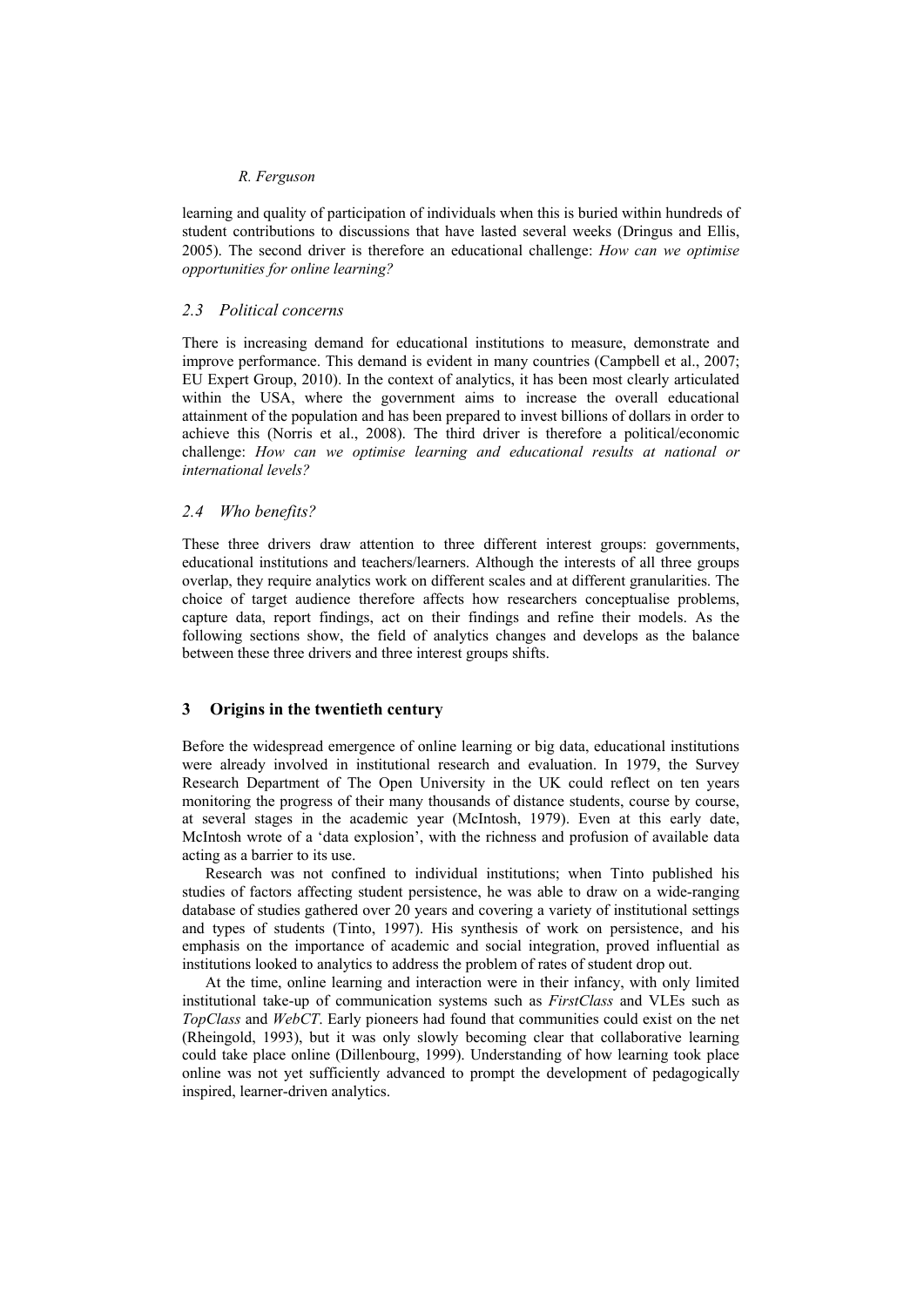# **4 Early 21st century: data-driven analytics**

During the next three years, the situation changed. The emergence of the secondgeneration web, the 'read/write web', opened up new possibilities for collecting web content from diverse sources, processing it and exchanging the results with other programs (Berners-Lee et al., 2001). There was also rapid take-up of VLEs – UK figures suggest that 7% of higher education institutions were using a VLE in 1994, 40% in 2001 and over 85% by 2003 (Britain and Liber, 2004).

With extensive datasets increasingly available for analysis, the field of educational data mining gradually emerged (Romero and Ventura trace its origins to 1995, but only cite two papers pre-2000). Overall, data mining is a field of computing that applies a variety of techniques (for example, decision tree construction, rule induction, artificial neural networks, instance-based learning, Bayesian learning, logic programming and statistical algorithms) to databases in order to discover and display previously unknown, and potentially useful, data patterns (Chatti et al., this issue; Romero and Ventura, 2007). Educational data mining is a sub-set of this field and is

> concerned with developing methods for exploring the unique types of data that come from educational settings, using those methods to better understand students, and the settings which they learn in (www.educational datamining.org).

EDM emerged from the analysis of logs of student-computer interaction and, until 2005, relationship-mining methods were the most prominent type of EDM research, followed by prediction methods (Baker and Yacef, 2009). Despite the data-driven basis of the field, it has always had a strong emphasis on learning and teaching. Zaïane's 2001 paper, the most-cited in EDM (Romero and Ventura, 2007), identified the goal of educational data mining as 'turning learners into effective better learners' with research focused on

data mining and machine learning techniques that could be used to enhance web-based learning environments for the educator to better evaluate the learning process, as well as for the learners to help them in their learning endeavour (Zaïane, 2001).

This perspective stands in contrast to early use of the term 'learning analytics' to refer to business intelligence about e-learning (Mitchell and Costello, 2000).

# **5 The rise of learning-focused perspectives**

Alongside the data-driven approach to analytics, socially and pedagogically driven approaches to analytics began to emerge from 2003 onwards. A significant development was the integration of Social Network Analysis (SNA) within the learning analytics toolkit. The work of Aviv, De Laat and their colleagues was explicitly situated within the constructivist paradigm that considers knowledge to be constructed through social negotiation (Aviv et al., 2003; De Laat et al., 2006). Their use of SNA, a method developed in the social sciences, allowed them to carry out detailed investigations of networks made up of 'actors' and the relations between them. SNA refers to actors with a relationship between them as 'tied', and these ties can be classified as strong or weak, depending on their frequency, quality or importance (Granovetter, 1973). In the context of learning, social network analysis can be used to investigate and promote collaborative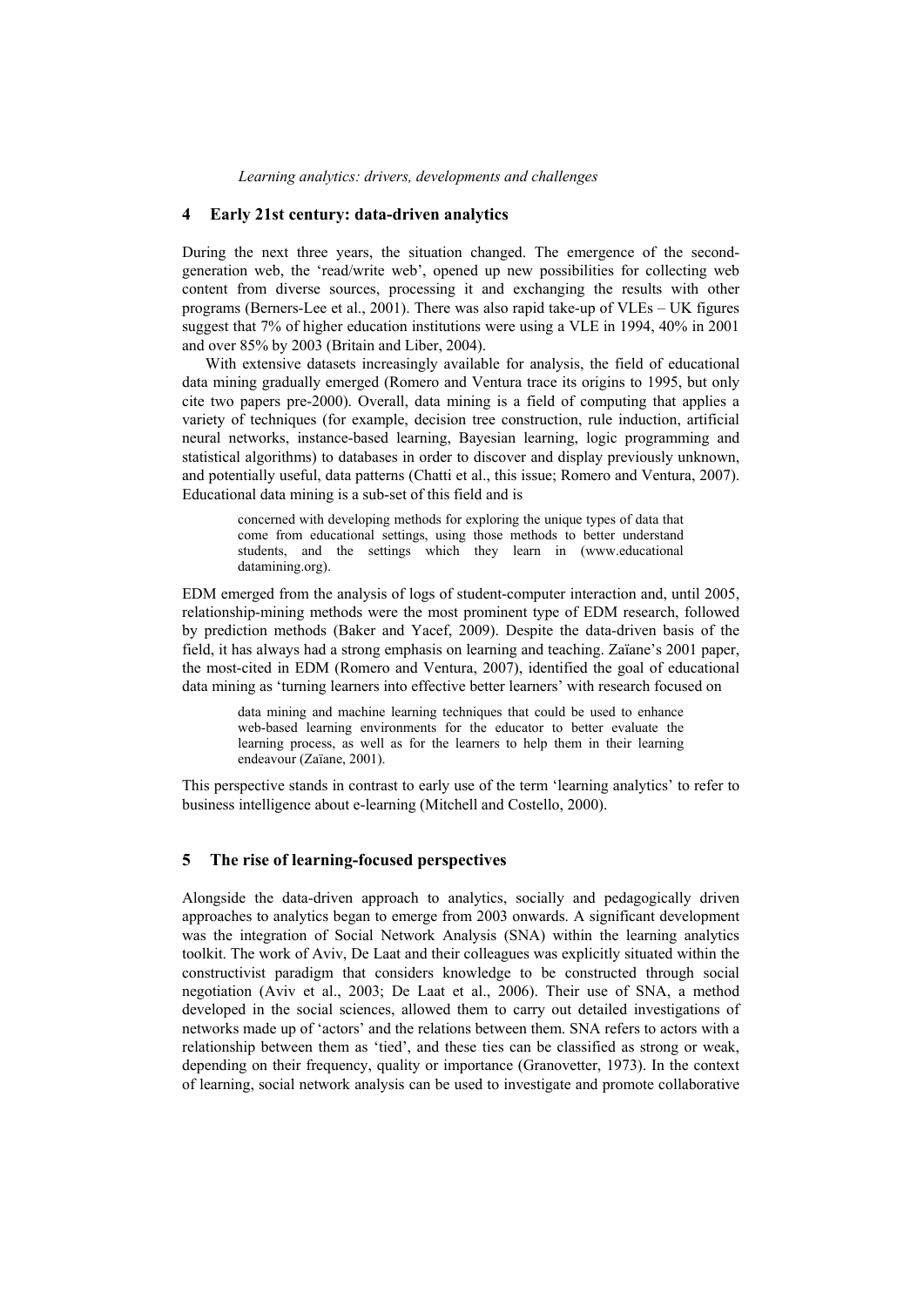and cooperative connections between learners, tutors and resources, helping them to extend and develop their capabilities (De Laat et al., 2007; Haythornthwaite, 2006; Haythornthwaite and de Laat, 2010).

Although SNA had strong roots in the learning sciences, it was several years before pedagogic theory had any widespread impact on the literature of learning analytics. Analytic tools were often presented as pedagogy neutral. For example, *GISMO*, a student-monitoring tool, took into account social, cognitive and behavioural aspects of learning. Although its graphical representations allowed teachers to explore these factors, they were not designed to support any specific approach to teaching and learning (Mazza and Milani, 2004). *CourseVis* was also pedagogy neutral, employing LMS data to help instructors understand what was happening in online classes and to identify individuals in need of extra support (Mazza and Dimitrova, 2007).

It was not until 2008 that pedagogic theory started to emerge more strongly in the literature, as an approach to analytics focused on understanding and optimising learning began to crystallise. In part, this was due to the strong pedagogic grounding provided by social network analysts such as Dawson (Dawson, 2008; Dawson and McWilliam, 2008; Dawson et al., 2008). Their social-constructivist view that the process of learning is facilitated through individual participation in social interactions drew on the work of major educational theorists including Dewey (1938) and Vygotsky (1978). Vygotsky's exploration of how knowledge moves between social and individual realms also informed work on collaborative knowledge construction (Suthers et al., 2008) and these groups of researchers shared an interest in the work of Lave and Wenger on situated learning and communities of practice (Lave and Wenger, 1991; Wenger, 1998).

#### **6 Emergence of political and economic drivers**

By 2007, learning analytics researchers had begun to address both educational and technological challenges. At this point, development of the field began to increase in pace as it was presented with a new set of challenges, and associated new funding streams.

The *Educause Review* (Campbell et al., 2007) presented a bleak view of the US education system trailing other developed countries, with some graduates lacking even basic competencies. They proposed that 'academic analytics is emerging as a new tool that can address what seem like intractable challenges'. In a separate paper published in the same year, Campbell and Oblinger (2007) set out a definition of academic analytics. This linked the technological, 'Academic analytics marries large datasets with statistical techniques and predictive modeling to improve decision making', with the educational, 'academic analytics has the potential to improve teaching, learning, and student success', in the context of the political, 'by 2020 the overall portion of the U.S. workforce with a college degree will be lower than it was in 2000'.

# **7 A rapidly expanding field**

The influence of political drivers on the field of analytics, together with the growing maturity of the field of EDM – which held its first international conference in Montreal in 2008 – were associated with a split between analytics and EDM. As a result, the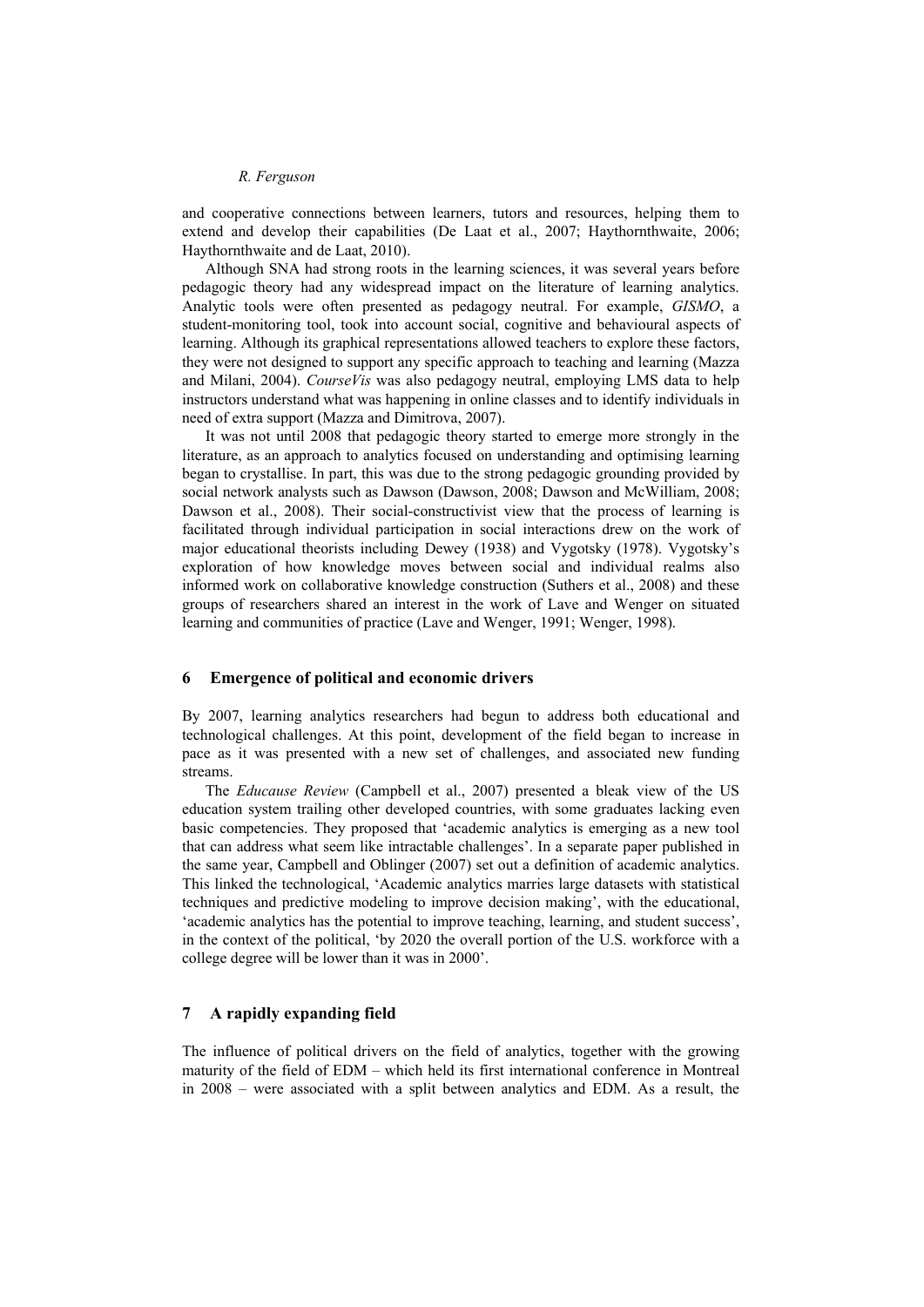literature of the two diverged and the key EDM references identified by Romero and Ventura (2007) were displaced in the analytics literature by generic references to overviews of the EDM field (Romero and Ventura, 2007; Baker and Yacef, 2009). Despite the division between these fields of enquiry, the future lines for research proposed within these reviews of EDM remain important within analytics research: extending the focus beyond North America, Western Europe and Australia/New Zealand, making mining tools easier for educators to use, standardising methods and data across systems, integrating tools within e-learning environments and developing educationspecific mining techniques.

Researchers were already working on tools that responded to these challenges. *Contextualised Attention Metadata (CAM)* addressed the problem of collecting and combining data from different tools by providing a method of collecting metadata from office tools, web browsers, multi-media players and computer-mediated communication, and bringing this together in an attention repository in order to build a rich source of information about user attention (Wolpers et al., 2007).

Increasingly, the analytics tools used to address these challenges were shaped by pedagogical understandings and designed to support learning and teaching. *LOCO-Analyst* provided feedback focused on the quality of the learning process and was explicitly linked by its designers to a requirement for education technology researchers to switch away from technologically driven research towards leveraging technology to meet human needs (Jovanović et al., 2008). The *SMILI<sup>©</sup> Open Learner Modelling Framework* was used to support reflection by providing a method for describing, analyzing and designing open learner models (Bull and Kay, 2007). Social network analysis became increasingly influential (De Laat et al., 2007; Borgatti et al., 2009) and the *Social Networks Adapting Pedagogical Practice (SNAPP)* tool was developed to aid analysis of interaction patterns on courses, supporting a focus on areas such as learner isolation, creativity and community formation (Dawson et al., 2010).

Interest was also growing in tools that would allow users to visualise large datasets. *Honeycomb* supported the visualisation of networks including millions of connections (van Ham et al., 2009). The open-source tool *Gephi* supported filtering, clustering, navigation and manipulation of network data (Bastian et al., 2009). A third tool, *sense.us*, supported asynchronous collaboration, including graphical annotation and view sharing, across a variety of types of visualisation (Heer et al., 2009). Other work on visualisation focused on how visual cues could be used to support learning by, for example, increasing student motivation to work with non-mandatory content (Brusilovsky et al., 2009).

One specific tool, *Signals*, developed at Purdue University, became a flagship for academic analytics and is also cited as an example of 'action analytics' that lead to useful outcomes and 'nudge analytics' that prompt individuals to take action (Norris et al., 2009; Arnold, 2010; Carmean and Mizzi, 2010). The *Signals* project mines large datasets and applies statistical tests in order to predict, while courses are in progress, which students are in danger of falling behind. The aim is to produce actionable intelligence, guiding students to appropriate resources and explaining how to use them. A trafficsignal status display shows students whether things are going well (green), or whether they have been classed as high risk (red) or moderate risk (amber). Reported results appear promising; students in the experimental groups sought help earlier than those in the control group, and a pilot group obtained 12% more B/C grades and 14% less D/F grades than a control group (Arnold, 2010).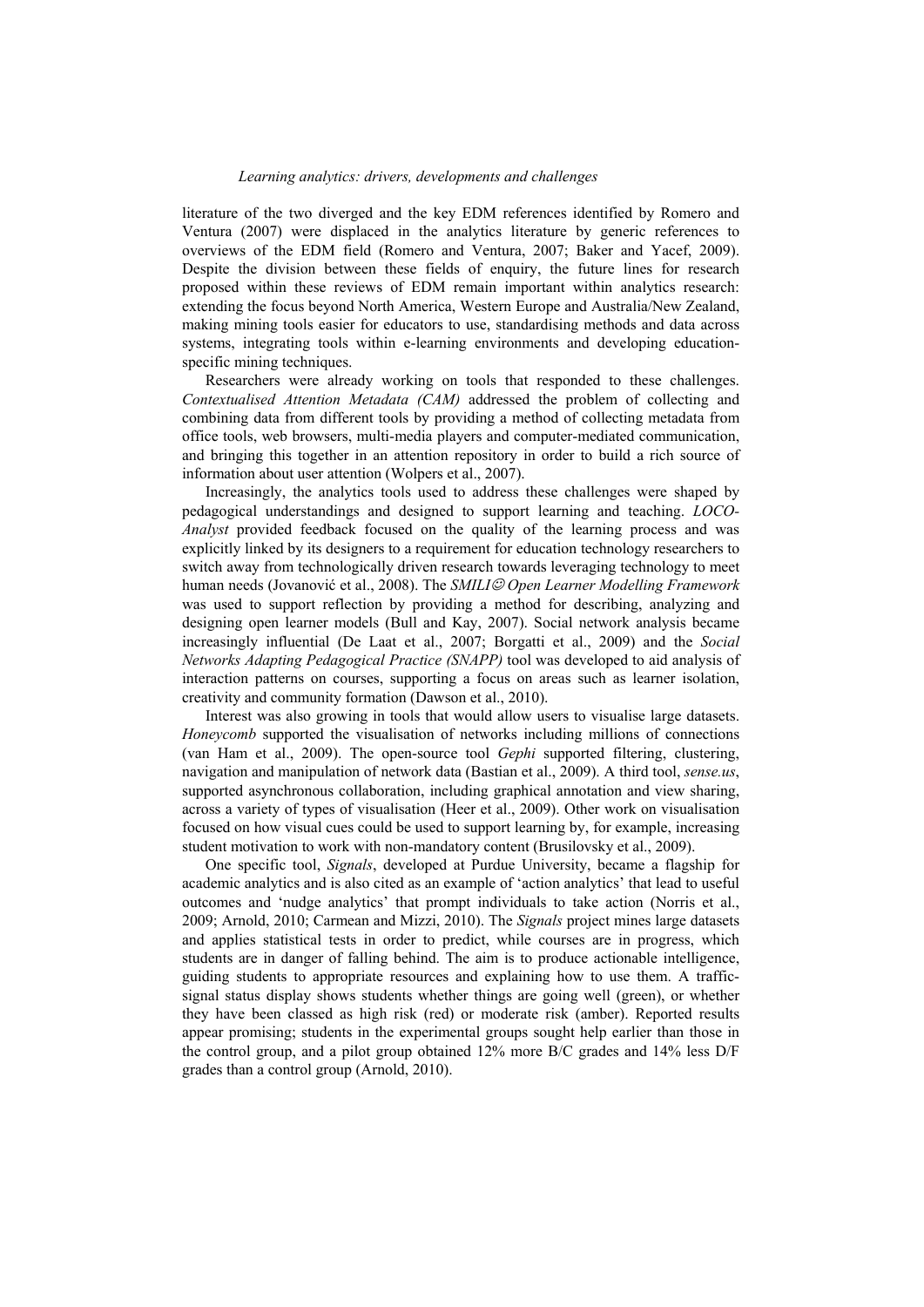With tools growing more powerful and their reach increasing, concerns about ethics and privacy began to surface. Should students be told that their activity is being tracked? How much information should be provided to students, faculty, parents, issuers of scholarships and others? How should faculty members react? Do students have an obligation to seek assistance? Although these questions remain pertinent and have not yet been worked through in detail, Campbell (2007) took the initiative in this difficult area, not only by raising these issues but also by proposing a means of addressing them using a framework based on definitions, values, principles and loyalties that could help to locate areas of misunderstanding.

# **8 Learning analytics emerges as a separate field**

In 2010, the field of analytics began to split once again, with learning analytics gradually breaking away from academic analytics. Siemens produced an early definition in an influential blog post

> Learning analytics is the use of intelligent data, learner-produced data, and analysis models to discover information and social connections, and to predict and advise on learning (Siemens, 2010).

This version was refined following international discussion between researchers, which led to the introduction of the definition cited in the Introduction above. The learning analytics community coalesced around the first international Conference on Learning Analytics and Knowledge, held in Banff, which was followed later that year by the formation of the Society for Learning Analytics Research.

The emergence of learning analytics as a field in its own right meant that there were now separate groupings focusing on each of the challenges driving analytics research.

- Educational data mining focused on the technical challenge: *How can we extract value from these big sets of learning-related data*?
- Learning analytics focused on the educational challenge: *How can we optimise opportunities for online learning*?
- Academic analytics focused on the political/economic challenge: *How can we substantially improve learning opportunities and educational results at national or international levels*?

Overlaps between the three groupings remain, but there have been several attempts to disambiguate the fields. Long and Siemens (2011) focused on current and future meanings, distinguishing between learning analytics – which benefit learners and faculty and are focused at the level of courses and department – and academic analytics – which benefit funders, administrators and marketing at institutional level; funders and administrators at regional level; and governments and education authorities at (inter)national level. Baepler and Murdoch (2010) examined the distinctions between data mining, academic analytics and audit of institutional systems. *Educause*, which has developed its definitions of analytics over several years, has taken a longer-term view, setting out a wider landscape of terminology and highlighting the varied definitions that have emerged over the last decade (van Barneveld et al., 2012).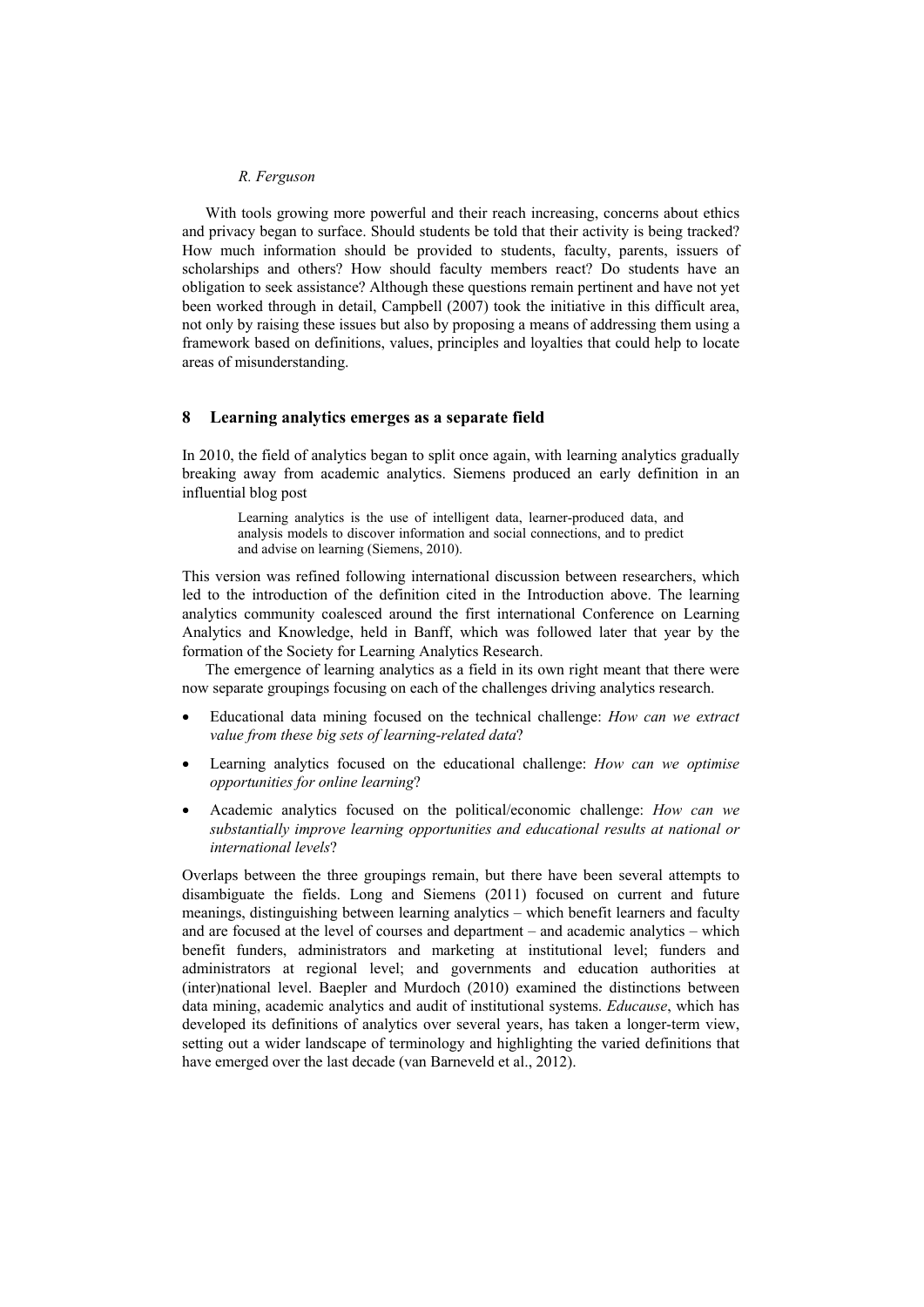The development of learning analytics was boosted by their inclusion in the 2011 *NCM Horizon Report* (Johnson et al., 2011). This report was one of a series focused on emerging technologies and their potential impact on and use in teaching, learning and creative enquiry. It identified learning analytics as a technology to watch. The 2012 *NCM Horizon Report* (Johnson et al., 2012) also included learning analytics, judging them to be two to three years from widespread adoption, as well as a subset of the field, social learning analytics.

These analytics are strongly grounded in learning theory and focus attention on elements of learning that are relevant when learning in a participatory online culture (Ferguson and Buckingham Shum, 2012). Approaches to analytics that can be classified in this way include intrinsically social forms of analytic: social network analytics and discourse analytics (De Liddo et al., 2011; Ferguson and Buckingham Shum, 2011). Discourse analytics are a relatively recent addition to the learning analytics toolset, but they draw on extensive previous work in such areas as exploratory dialogue (Mercer and Wegerif, 1999; Mercer, 2000), latent semantic analysis (Landauer et al., 1998) and computer-supported argumentation (Thomason and Rider, 2008).

The term 'social learning analytics' also covers 'socialised' approaches, which can readily be applied in social settings. These include content analytics – recommender systems and automated methods of examining, indexing and filtering online media assets in order to guide learners through the ocean of available resources (Drachsler et al., 2010; Verbert et al., 2011). These analytics take on a social aspect when they draw upon tags, ratings and metadata supplied by learners (see for example, Clow and Makriyannis, 2011). Disposition analytics focus on the experience, motivation and intelligences that influence responses to learning opportunities (Deakin Crick et al., 2004), and are socialised when the emphasis is on the learner engaged in a mentoring or learning relationship.

The development of social learning analytics represents a move away from datadriven investigation towards research more strongly grounded in the learning sciences and, increasingly, dealing with the complexities of lifelong learning that takes place in a variety of contexts. Building up an holistic picture of student progress and taking sentiment into account in order to enable 'computer-based systems to interact with students in emotionally supportive ways' is now seen as a real possibility (Blikstein, 2011, p.110). New tools such as the *GRAPPLE Visualisation Infrastructure Service (GVIS)* do not deal with just one VLE, but can extract data from different parts of a learner's Personal Learning Environment (PLE) and employ these data to support metacognitive skills such as self-reflection (Mazzola and Mazza, 2011).

# **9 Future challenges**

# *9.1 Challenge 1: build strong connections with the learning sciences*

Work focused on cognition, metacognition and pedagogy is under-represented in the key references identified here. Understanding and optimising learning requires a good understanding of how learning takes place, how it can be supported, and the importance of factors such as identity, reputation and affect. As learning analytics emerge from the wide fields of analytics and data mining, disambiguating themselves from academic analytics and EDM, researchers will need to build strong connections with the learning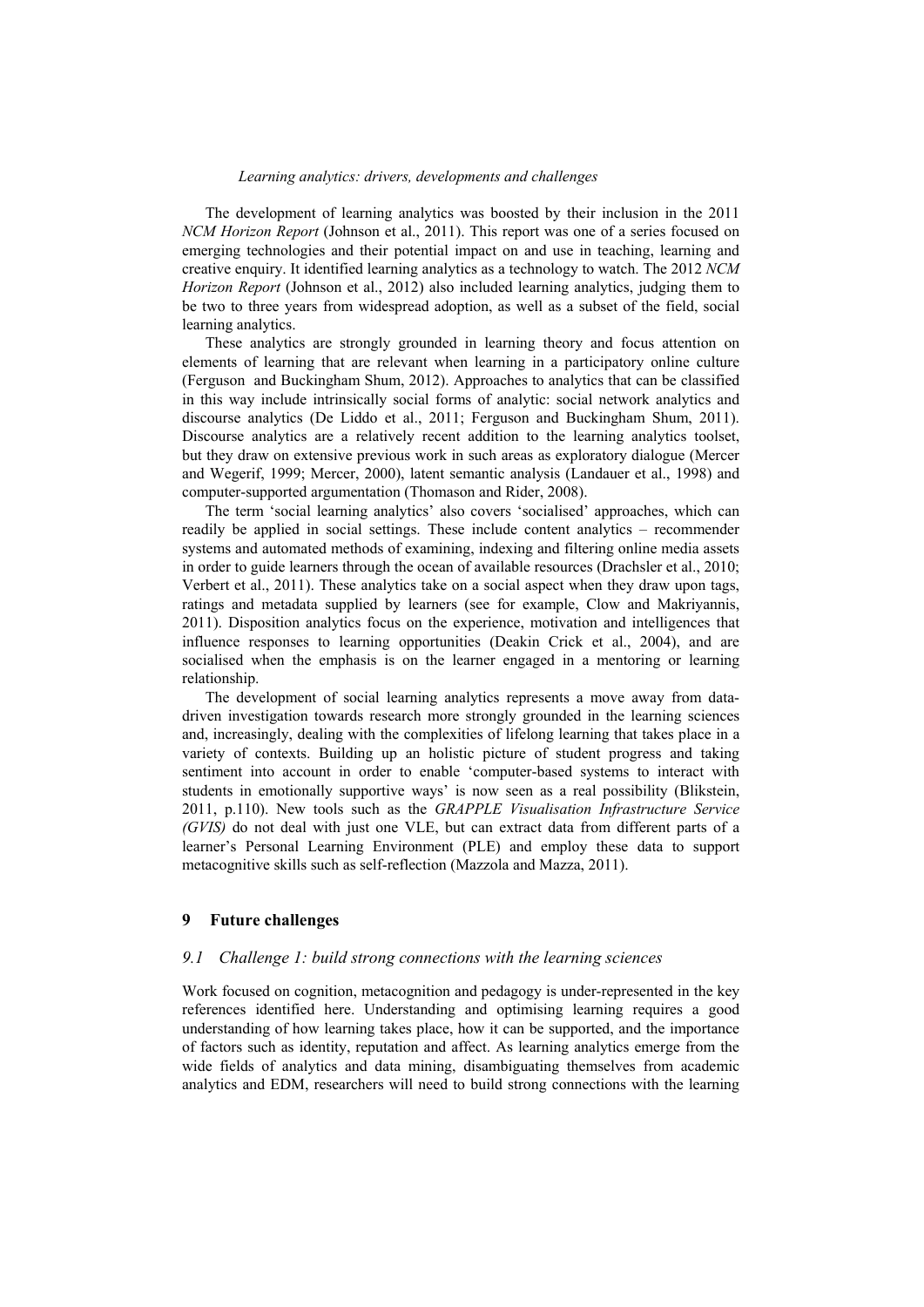sciences. This has the potential to be a two-way process, with learning analytics helping to form the basis for good learning design, effective pedagogy and increasing student self-awareness.

# *9.2 Challenge 2: develop methods of working with a wide range of datasets in order to optimise learning environments*

Understanding and optimising the environments in which learning occurs introduces a second challenge. Increasingly, learners will be looking for support from learning analytics outside the VLE or LMS, whilst engaged in lifelong learning in open, informal or blended settings. This will require a shift towards more challenging datasets and combinations of datasets, including mobile data, biometric data and mood data. In order to solve the problems faced by learners in different environments, researchers will need to investigate what those problems are and what success looks like from the perspective of learners.

# *9.3 Challenge 3: focus on the perspectives of learners*

A focus on the perspectives of learners will be essential to the development of analytics related to their needs, rather than to the needs of institutions. Such a perspective has the potential to extend criteria for learning success beyond grades and persistence to include motivation, confidence, enjoyment, satisfaction and meeting career goals. It could also realign work on grading and marking, moving it away from summative assessment that looks back at what learners have achieved, towards formative assessment that helps them to develop. To achieve this will require methods of reporting on and visualising analytics that are personalised, that can be easily understood by learners and that are clearly linked with ways of improving and optimising their learning. In many cases, the analytics process will need to be transparent, enabling learners to respond with feedback that can be used to refine the analytics, and enabling them to see how their data are being used.

# *9.4 Challenge 4: develop and apply a clear set of ethical guidelines*

Meeting these challenges will require decisions regarding the ownership and stewardship of data. The key reference points within the field do not make it clear what rights learners have in relation to their data, or the extent to which they have a responsibility to act on the recommendations supplied by learning analytics. There is no agreed method for researchers to obtain informed and ongoing consent to the use of data, and there are no standard procedures allowing learners to opt out or to have their analytic record cleared. As yet, these issues have been identified as problems, but no detailed ethical framework has been developed for learning analytics. This is a pressing need for the field, and each researcher could play a part here by including a clear section on ethics within their papers and publications.

# **10 Conclusion**

During the last decade, learning analytics has emerged as a significant area of research into technology-enhanced learning. A review of key reference points for the field shows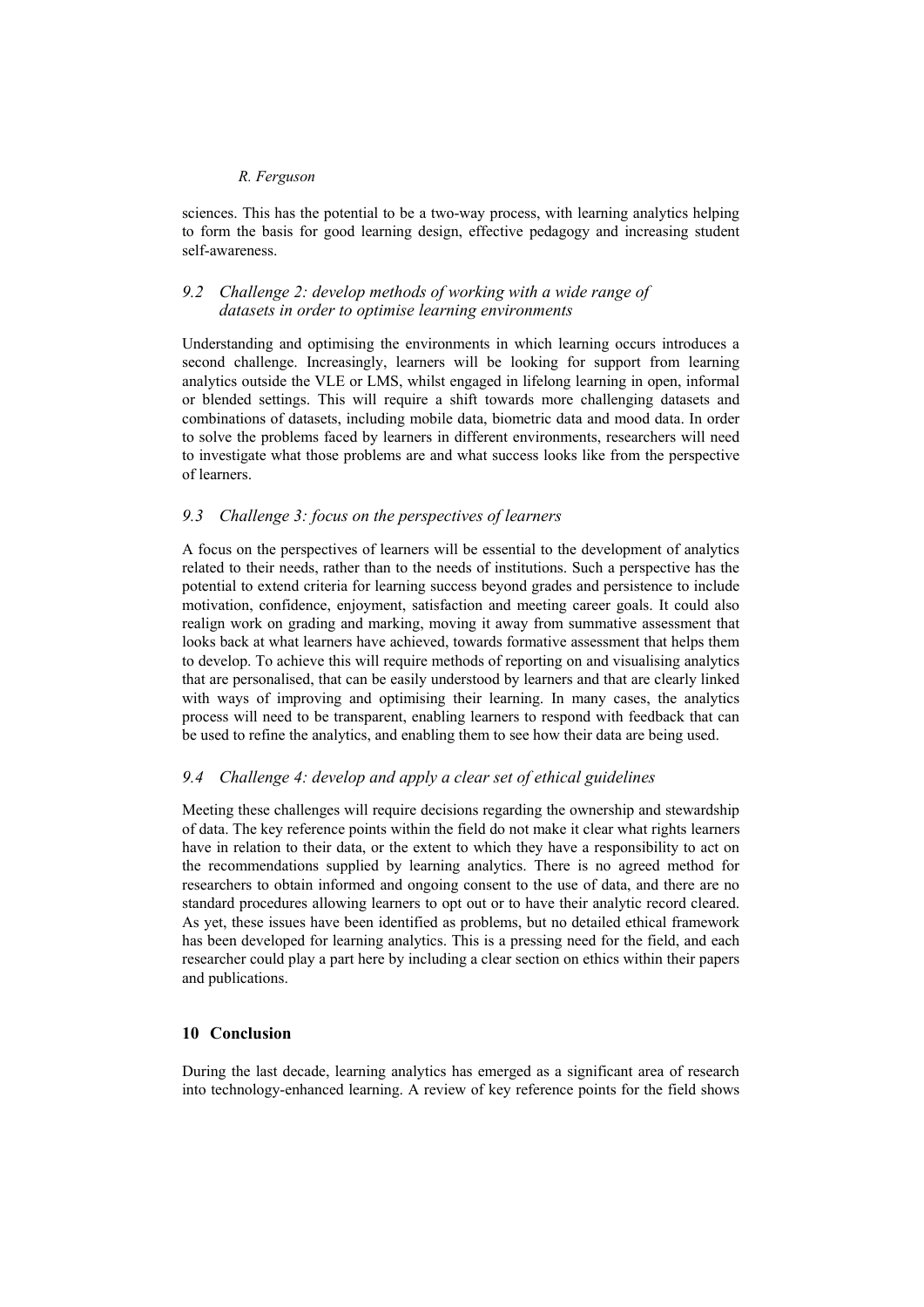that a combination of the availability of big datasets, the emergence of online learning on a large scale, and political concerns about educational standards has prompted the development of this field. Learning analytics are distinguished by their concern for providing value to learners, whether in formal, informal or blended settings. They are employed to understand and optimise both learning and the environments within which it takes place. Although this is a new area of research, it draws on extensive work in related areas, and has already developed a range of tools and methods that offer exciting potential. This review has identified four significant challenges that this field must now address: integrating experience from the learning sciences, working with a wider range of datasets, engaging with learner perspectives and developing a set of ethical guidelines. Elsewhere in this issue, Chatti and his colleagues propose a reference model for learning analytics that will support communication between researchers as they seek to address not only these four challenges but also others that will arise as understanding of the technical and pedagogical issues surrounding learning analytics evolves (Chatti et al., this issue).

#### **References**

- *Arnold, K.E.* **(2010) 'Signals: applying academic analytics',** *Educause Quarterly***, Vol. 33, No. 1, p.10.**
- Aviv, R., Erlich, Z., Ravid, G. and Geva, A. (2003) 'Network analysis of knowledge construction in asynchronous learning networks', *Journal of Asynchronous Learning Networks*, Vol. 7, No. 3, pp.1–23.
- **Baepler, P. and Murdoch, C.J. (2010) 'Academic analytics and data mining in higher education',** *International Journal for the Scholarship of Teaching and Learning***, Vol. 4, No. 2, pp.1–9.**
- *Baker, R.S.J.D.* **and Yacef, K. (2009) 'The state of educational data mining in 2009: a review and future visions',** *Journal of Educational Data Mining***, Vol. 1, No. 1, pp.3–17.**
- Bastian, M., Heymann, S. and Jacomy, M. (2009) 'Gephi: an open source software for exploring and manipulating networks', *Paper Presented at the International AAAI Conference on Weblogs and Social Media*.
- Berners-Lee, T., Hendler, J. and Lassila, O. (2001) *The Semantic Web*, Scientific American, May 2001, pp.35–43.
- **Blikstein, P. (2011) 'Using learning analytics to assess students' behavior in open-ended programming tasks',** *Paper Presented at the 1st International Conference on Learning Analytics and Knowledge (LAK11)***, Banff, Canada (27 Feb – 1 March).**
- **Borgatti, S.P.**, Mehra, A., Brass, D.J. and Labianca, G. (2009) 'Network analysis in the social sciences', *Science*, Vol. 323, No. 5916, pp.892–895.
- Britain, S. and Liber, O. (2004) *A Framework for the Pedagogical Evaluation of eLearning Environments*, JISC.
- **Brusilovsky, P.**, Sosnovsky, S. and Yudelson, M. (2009) 'Addictive links: the motivational value of adaptive link annotation', *New Review of Hypermedia and Multimedia*, Vol. 15, No. 1, pp.97–118.
- **Bull, S.** and Kay, J. (2007) 'Student models that invite the learner in: the SMILI:-) open learner modelling framework', *International Journal of Artificial Intelligence in Education*, Vol. 17, No. 2.
- **Campbell, J.P.** (2007) *Utilizing Student Data within the Course Management System to Determine Undergraduate Student Academic Success: An Exploratory Study*, PhD, Purdue University.
- *Campbell, J.P.***, DeBlois, P.B. and Oblinger, D.G. (2007) 'Academic analytics: a new tool for a new era',** *Educause Review***, Vol. 42(4 July/August), pp.40–57.**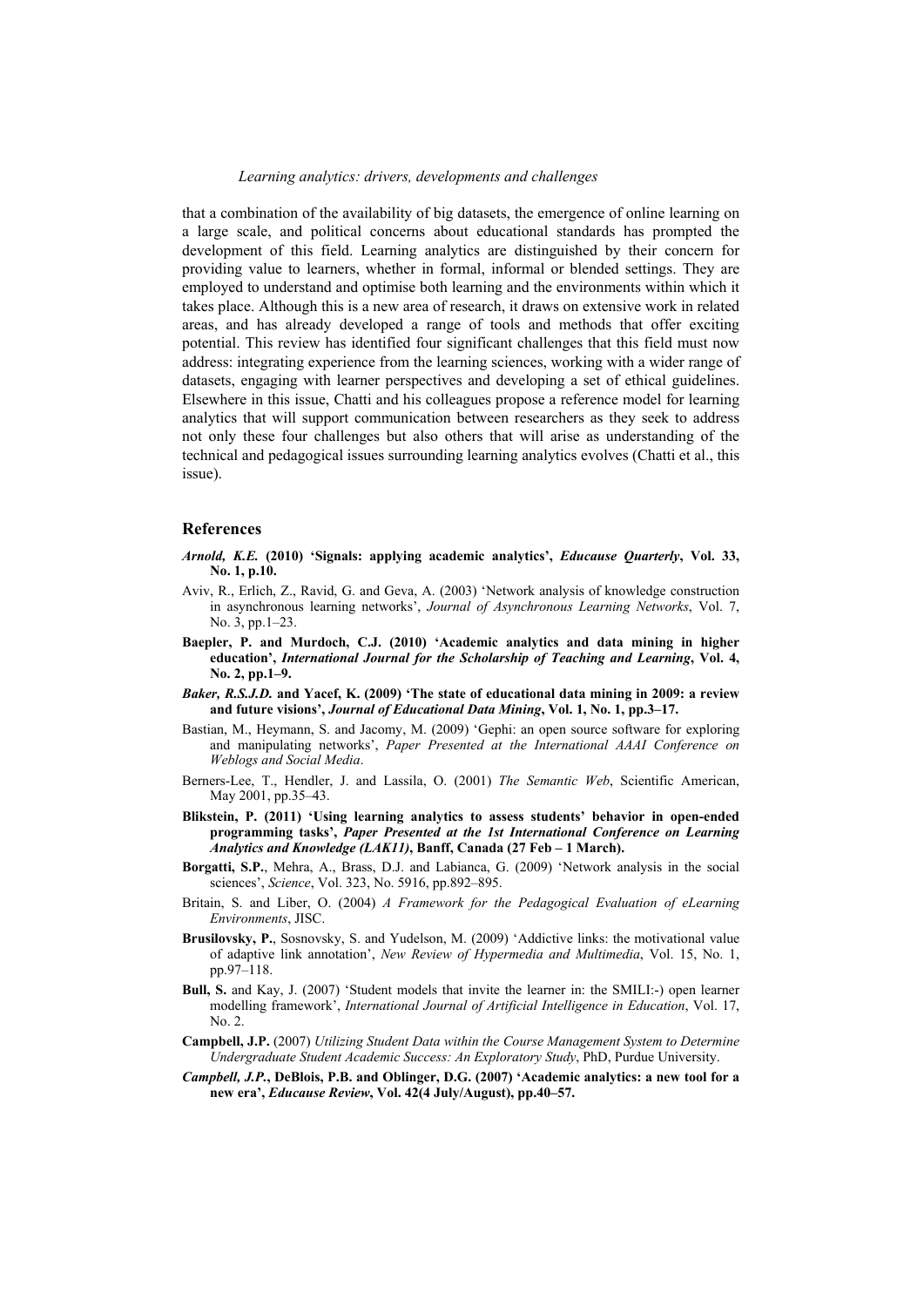**Campbell, J.P.** and Oblinger, D.G. (2007) *Academic Analytics*, Educause.

- Carmean, C. and Mizzi, P. (2010) 'The case for nudge analytics', *Educause Quarterly*, Vol. 33, No. 4.
- Chatti, M.A., Dyckhoff, A.L., Schroeder, U. and Thüs, H. (this issue) 'Learning analytics: a review of the state of the art and future challenges', *International Journal of Technology Enhanced Learning*.
- Clow, D. and Makriyannis, E. (2011, 28 Feb 01 Mar 2011) 'iSpot analysed: participatory learning and reputation', paper presented at *The LAK11: 1st International Conference on Learning Analytics and Knowledge (27 February – 1 March)*, Banff, Canada.
- **Dawson, S.** (2008) 'A study of the relationship between student social networks and sense of community', *Educational Technology and Society*, Vol. 11, No. 3, pp.224–238.
- **Dawson, S.** (2009) 'Seeing the learning community: an exploration of the development of a resource for monitoring online student networking', *British Journal of Educational Technology*, Vol. 41, No. 5, pp.736–752.
- **Dawson, S.**, Bakharia, A. and Heathcote, E. (2010) SNAPP: Realising the affordances of real-time SNA within networked learning environments. Paper presented at *The 7th International Conference on Networked Learning*, Aalborg, Denmark (3 – 4 May).
- **Dawson, S.** and McWilliam, E. (2008) *Investigating the Application of IT Generated Data as an Indicator of Learning and Teaching Performance,* Australian Learning and Teaching Council, Canberra.
- **Dawson, S.**, McWIlliam, E. and Tan, J.P.-L. (2008) 'Teaching smarter: how mining ICT data can inform and improve learning and teaching practice', paper presented at *The Ascilite 2008*, Melbourne, Australia (30 November – 3 December).
- **De Laat, M.**, Lally, V., Lipponen, L. and Simons, R.-J. (2006) 'Analysing student engage-ment with learning and tutoring activities in networked learning communities: a multi-method approach', *International Journal of Web Based Communities*, Vol. 2, No. 4, pp.394–412.
- **De Laat, M.**, Lally, V., Lipponen, L. and Simons, R.-J. (2007) 'Investigating patterns of interaction in networked learning and computer-supported collaborative learning: a role for social network analysis', *International Journal of Computer Supported Collaborative Learning*, Vol. 2, pp.87–103.
- De Liddo, A., Buckingham Shum, S., Quinto, I., Bachler, M. and Cannavacciuolo, L. (2011) 'Discourse-centric learning analytics', Paper presented at *The LAK11: 1st International Conference on Learning Analytics and Knowledge*, 27 Feb – 1 March.
- Deakin Crick, R., Broadfoot, P. and Claxton, G. (2004) 'Developing an effective lifelong learning inventory: the ELLI project', *Assessment in Education: Principles, Policy & Practice*, Vol. 11, No. 3, pp.247–272.
- Dewey, J. (1938) *Experience and Education*, Macmillan, London & New York.
- **Dillenbourg, P.** (Ed.) (1999) *Collaborative Learning: Cognitive and Computational Approaches*, Elsevier Science, Oxford.
- Drachsler, H., Bogers, T., Vuorikari, R., Verbert, K., Duval, E., Manouselis, N., et al. (2010) 'Issues and considerations regarding sharable data sets for recommender systems in technology enhanced learning', *Procedia Computer*, Vol 1, pp.2849–2858.
- Dringus, L.P. and Ellis, T. (2005) 'Using data mining as a strategy for assessing asynchronous discussion forums', *Computers & Education*, Vol. 45, pp.141–160.
- EU Expert Group (2010) *Assessing Europe's University-Based Research*, European Commission, Brussels, Belgium.
- **Ferguson, R.** and Buckingham Shum, S. (2011) 'Learning analytics to identify exploratory dialogue within synchronous text chat', paper presented at *The LAK11: 1st International Conference on Learning Analytics and Knowledge*, 27 Feb – 1 March.
- **Ferguson, R.** and Buckingham Shum, S. (2012) 'Social learning analytics: five approaches', paper presented at *The LAK12: 2nd International Conference on Learning Analytics and Knowledge*, 30 April – 2 May.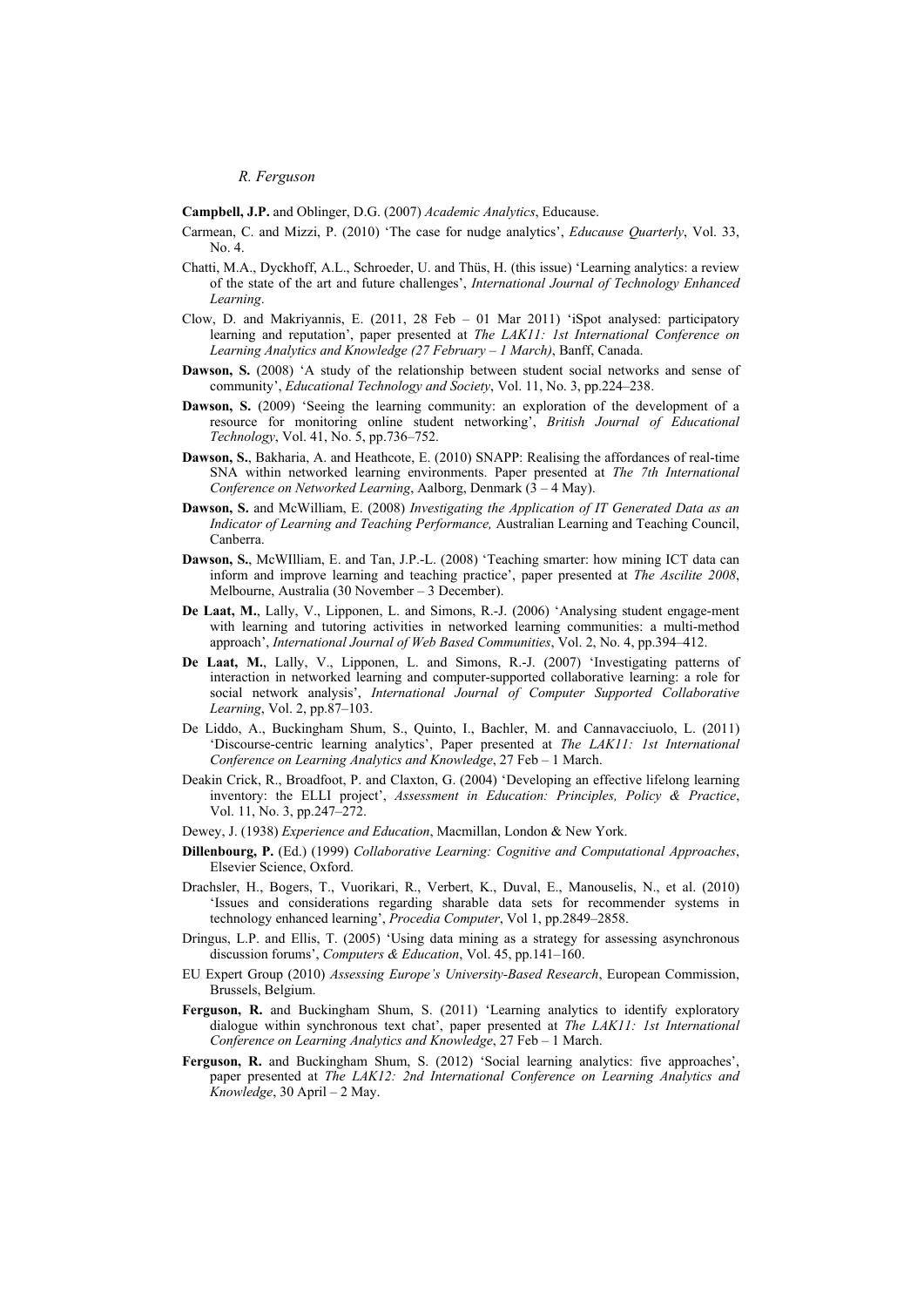- *Granovetter, M.S.* **(1973) 'The strength of weak ties',** *The American Journal of Sociology***, Vol. 78, No. 6, pp.1360–1380.**
- **Haythornthwaite, C.** (2006) 'Facilitating collaboration in online learning', *Journal of Asynchronous Learning Networks*, Vol. 10, No. 1.
- **Haythornthwaite, C.** and **de Laat, M.** (2010, 3–4 May) 'Social networks and learning networks: using social network perspectives to understand social learning', paper presented at *The 7th International Conference on Networked Learning*, Aalborg, Denmark (3–4 May).
- Heer, J., Viégas, F.B. and Wattenberg, M. (2009) 'Voyagers and voyeurs: supporting asynchronous collaborative visualization', *Communications of the ACM*, April, pp.87–97.
- Johnson, L., Adams, S. and Cummins, M. (2012) *The NMC Horizon Report: 2012 Higher Education Edition*, The New Media Consortium, Austin, Texas.
- **Johnson, L., Smith, R., Willis, H., Levine, A. and Haywood, K. (2011)** *The Horizon Report: 2011 Edition***, The New Media Consortium, Austin, Texas.**
- Jovanović, J., Gaševic, D., Brooks, C., Devedžic, V., Hatala, M., Eap, T., et al. (2008) 'LOCOanalyst: semantic web technologies in learning content usage analysis', *International Journal of Continuing Engineering Education and Life Long Learning*, Vol. 18, No. 1, pp.54–76.
- Landauer, T.K., Foltz, P.W. and Laham, D. (1998) 'An introduction to latent semantic analysis', *Discourse Process*, Vol. 25, No. 2–3, pp.259–284.
- **Lave, J. and** *Wenger, E.* **(1991)** *Situated Learning: Legitimate Peripheral Participation***, Cambridge University Press, Cambridge.**
- *Long, P.* **and** *Siemens, G.* **(2011) 'Penetrating the fog: analytics in learning and education',**  *EDUCAUSE Review***, Vol. 46, No. 5, pp.31–40.**
- Manyika, J., Chui, M., Brown, B., Bughin, J., Dobbs, R., Roxburgh, C., et al. (2011) *Big Data: The Next Frontier for Innovation, Competition and Productivity*, McKinsey Global Institute, May.
- **Mazza, R.** and Dimitrova, V. (2004) 'Visualising student tracking data to support instructors in web-based distance education', paper presented at *The WWW Alt. '04: 13th International World Wide Web Conference on Alternate Track*, New York, USA (17–22 May).
- **Mazza, R.** and Dimitrova, V. (2007) 'CourseVis: a graphical student monitoring tool for supporting instructors in webbased distance courses', *International Journal of Human-Computer Studies*, Vol. 65, No 2, pp.125–139.
- **Mazza, R.** and Milani, C. (2004) 'GISMO: a graphical interactive student monitoring tool for course management systems', paper presented at *The T.E.L.'04 Technology Enhanced Learning'04 International Conference*, Milan, Italy (18–19 November).
- **Mazzola, L.** and **Mazza, R.** (2011) 'Visualizing learner models through data aggregation: a test case', paper presented at *The Red-Conference, Rethinking Education in the Knowledge Society*.
- McIntosh, N.E. (1979) 'Barriers to implementing research in higher education', *Studies in Higher Education*, Vol. 4, No. 1, pp.77–86.
- **Mercer, N.** (2000) *Words and Minds: How We Use Language To Think Together*, Routledge, London.
- **Mercer, N.** and Wegerif, R. (1999) 'Is "exploratory talk" productive talk?', in Light, P. and Littleton, K. (Eds): *Learning with Computers: Analysing Productive Interaction*, Routledge, London and New York, pp.79–101.
- Mitchell, J. and Costello, S. (2000) *International e-VET Market Research Report: A Report on International Market Research for Australian VET Online Products and Services*, John Mitchell & Associates and Education Image, Sydney, Australia.
- Norris, D., Baer, L., Leonard, J., Pugliese, L. and Lefrere, P. (2008) 'Action analytics: measuring and improving performance that matters in higher education', *EDUCAUSE Review*, Vol. 43, No. 1.
- Norris, D., Baer, L. and Offerman, M. (2009) 'A national agenda for action analytics', paper presented at *the National Symposium on Action Analytics* (21–23 September, 2009).